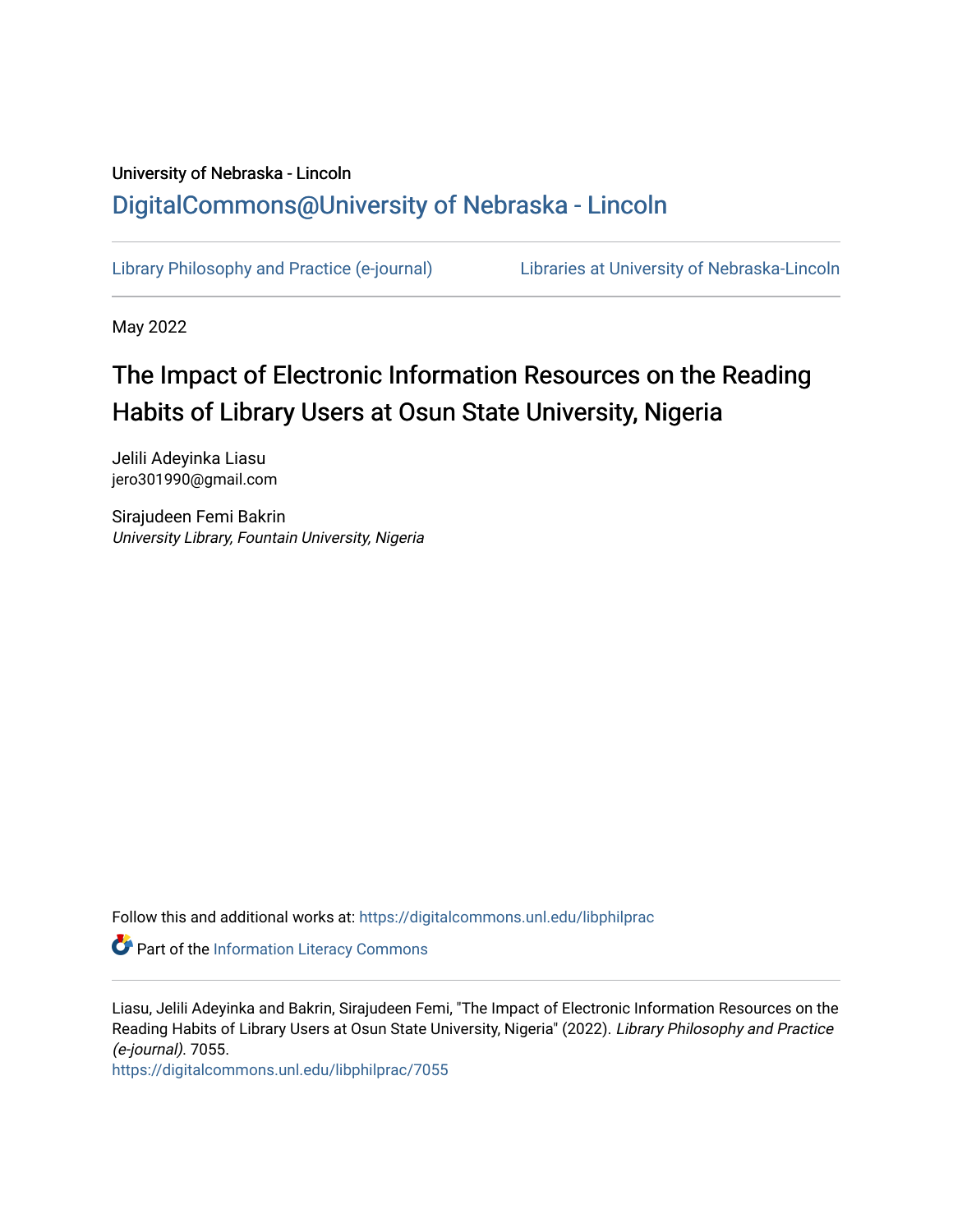# **THE IMPACT OF ELECTRONIC INFORMATION RESOURCES ON THE READING HABITS OF LIBRARY USERS AT OSUN STATE UNIVERSITY, NIGERIA**

Liasu, Jelili Adeyinka University Library Fountain University, Osogbo, Nigeria **[jero301990@gmail.com](mailto:jero301990@gmail.com)**

and

Bakrin, Sirajudeen Femi University Library Fountain University, Osogbo, Nigeria **[sf.bakrin@gmail.com](mailto:sf.bakrin@gmail.com)**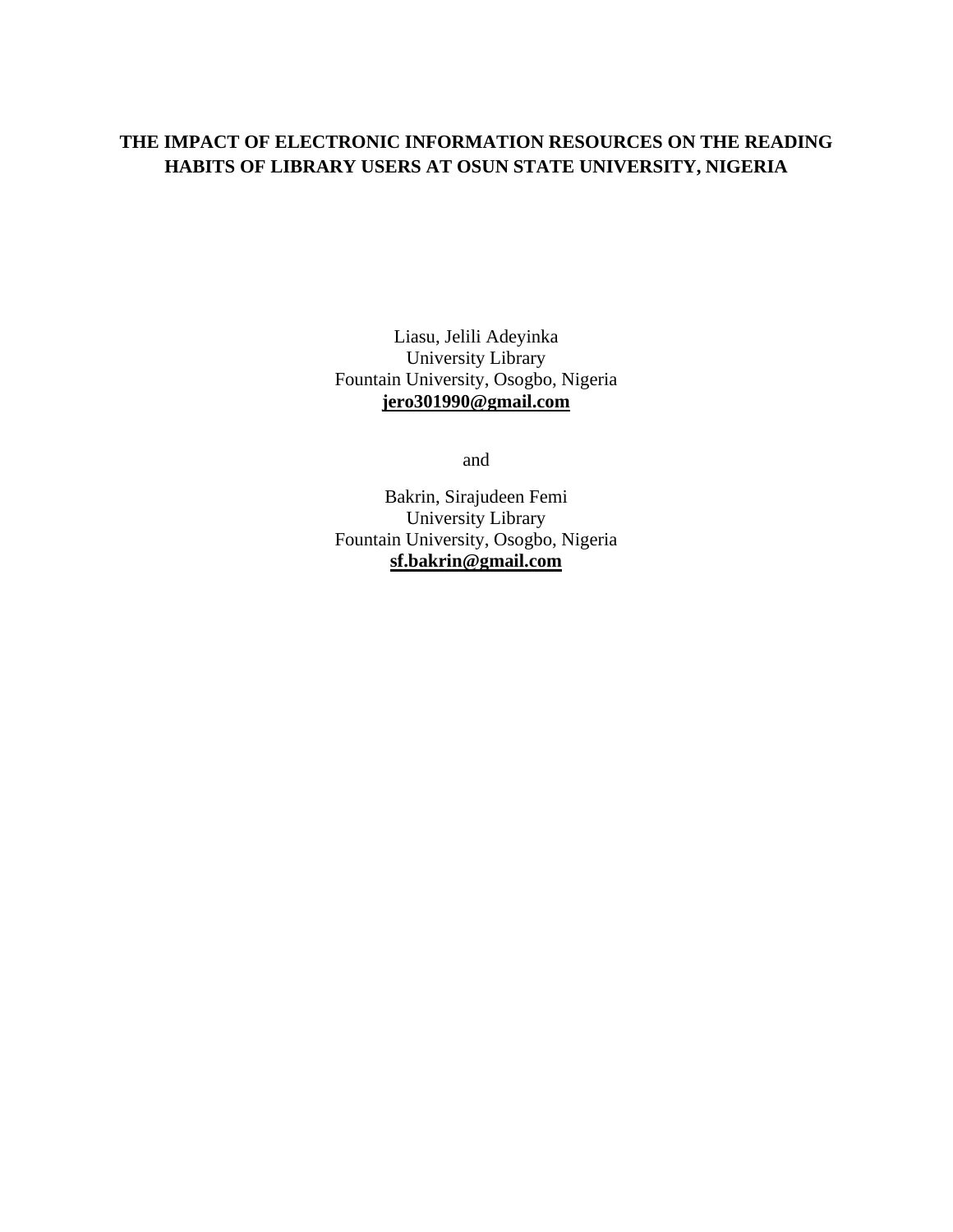# **THE IMPACT OF ELECTRONIC INFORMATION RESOURCES ON THE READING HABITS OF LIBRARY USERS AT OSUN STATE UNIVERSITY, NIGERIA**

#### **Abstract**

*Electronic Information Resources otherwise known as Electronic Resources (ERs) is a global platform for information delivery, especially in the teaching and learning environment. This work investigates the impact ERs could have in revamping the dwindling reading culture among the students of Osun State University. The quantitative method was adopted through the use of a survey. A random sampling technique was used to select 388 respondents as the sample size from the total population of users. A predetermined structured questionnaire was deployed as the instrument of gathering data for the research study, administered to the selected respondents, returned and the data obtained therefrom were subsequently analyzed with simple frequency counts and percentages. Findings indicate that majority of the students utilize ERs to secure success in examinations and as well upgrade their level of information and knowledge. Similarly, e-journals and magazines, e-books, and e-newspapers constitute the information materials sought by the clients while poor internet connectivity, power outage, and insufficient workstations are hindrances to full utilization of ERs. Also, the paper identifies the potency of the ERs to enhance the reading habits of the students, especially when synergized with the role of parents and friends.*

#### **Keywords: Electronic Resources, Reading Habits, Osun State University, Library Users**

#### **Introduction**

Reading habit as a settled or regular tendency or practice influences the promotion of people's reading interest for personal, academic, social, economic, cultural, etc., development. Consistent and methodical reading habit guarantees a highly sharpened intellect, refined emotions, elevated tastes, and consequently effectual involvement in social, religious, cultural, and political life. Reading habit ignites the fire of enthusiasm and imagination of an individual. Satija (2002) affirmed that the mind attains more wisdom while the eyes gain additional through reading which reenergizes the mind. He further noted that those who are accustomed to regular reading are further opportune to secure multiplying successes through wider mental horizons. Reading habit is a vital factor affecting intellectual and emotional growth and one of the places where people can develop a good reading habit is the library.

The library plays a pivotal role as an information center where information can be readily obtained as well as a study place for users to engage in beneficial reading. In the words of Ajidahun (2011) the library is unarguably and indubitably one of the intellectual wonders of life and one of the greatest and remarkable innovations and inventions that have proved, indisputably, man's creative audacity. He considered the library to be a significant educational masterwork, with strong ability and comprehensive power, and the capability to bring the desired and incredible evolution and practical changes to human society with immeasurable outcomes.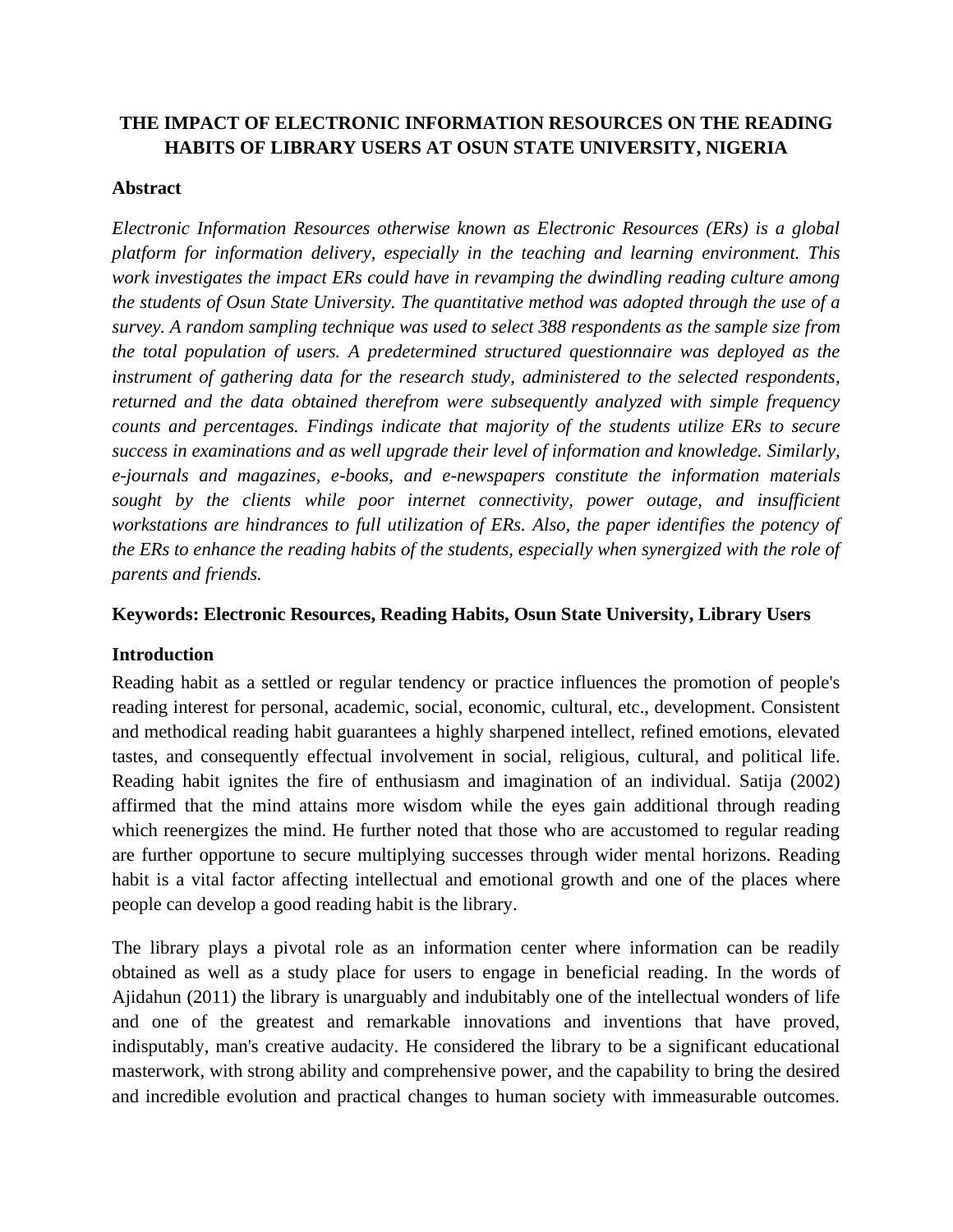The outlined impact of libraries has been reinforced by the advent of ICT, which also facilitated electronic resources.

Fundamentally, the word electronic refers to gadgets designed or operated by the techniques or concepts of microchips and electrons implemented on or through electric-bite (automated) technologies such as a computer. Meanwhile, the other word, resources denote sources or supplies from which benefits are derived. Thus, Electronic Resources (ERs) could mean an automated source from which a benefit is derived. Despite that various attempts were made to define electronic resources in more scholarly expressions, few shall be highlighted here as a way of giving some insights into the subject matter. Igwe and Uzuegbu (2013) describe electronic materials as information resources that one needs the computer to access, via a personal computer, mainframe, or handled mobile devices, and are accessed by the use of the internet or local area networks.

The 21st Century has experienced a remarkable proliferation of electronic resources (eresources) which have tremendously changed the reading habits of users. Recently, Lefuna (2017) identified electronic information resources as the most significant source of scientific information communication within the university community, especially among researchers. Nevertheless, the use of electronic resources has only facilitated access to large collections of library materials rather than displacing printed resources (Okazie, 2016). The changes that have occurred in the world of ICT have shifted the content of libraries' resources from printed information to online information resources (Israel and Edesire, 2016). Aside from that, the revolution in ICT has availed libraries to not necessarily require physical structures before they could provide information materials for their clientele to read, which how users read those electronic resources provided by libraries are based on their reading habits.

#### **Statement of Problem**

Over the last decade, academic libraries have spent large shares of their budgets to acquire or subscribe to electronic resources provided by publishers, aggregators, and vendors. This is primarily due to the relevance of electronic resources to the academic libraries in meeting the needs of the user community, improving their services in a variety of ways, and reducing the unit cost and total expenses of books and journals especially when no recourse is made to multiple copies as is the practice in the physical book collection. Ferdinand, Eghworo, and Paul (2015), Adeniran (2013) reported that there is under-utilization of ERs by undergraduate students. This development is a reflection of the students' poor reading habits, poor computer efficacy, and inadequate internet facility. It is on this basis that this study is set to examine the reading habits of library users as a determinant of the utilization of electronic information resources at Osun State University.

# **Objectives of the Study**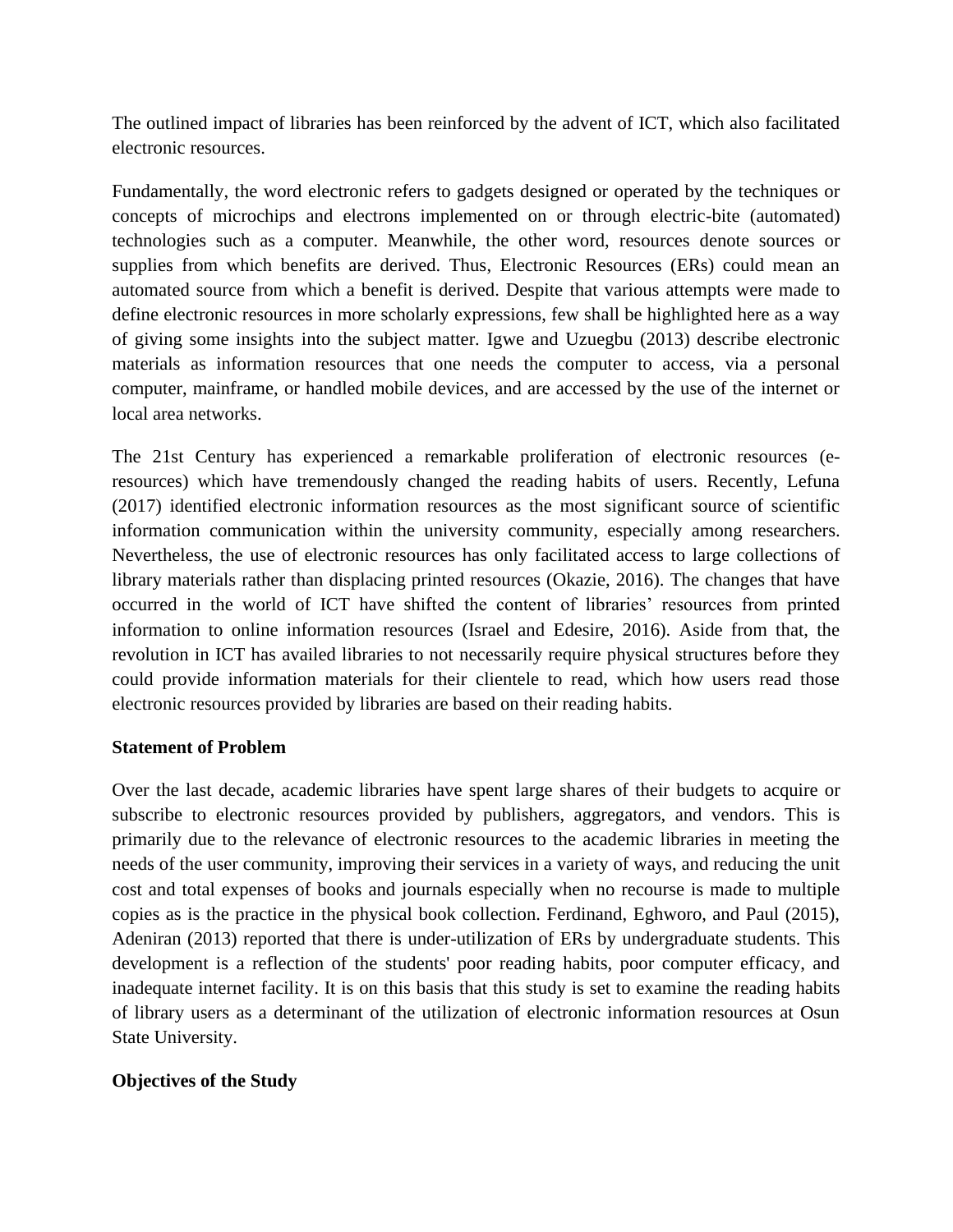This study will be conducted based on general and specific objectives. The general objective is to examine the reading habits of library users as a determinant of the utilization of electronic information resources at Osun State University.

The specific objectives are to**:**

- 1. Find out the purpose for which Electronic Resources are utilized by students
- 2. Identify the types of electronic information resources library users read.
- 3. Assess the frequency of usage of Electronic Resources by the patrons
- 4. Examine the problems faced by the clientele when accessing electronic information resources.
- 5. Determine the reading habits of the student users and the impact of the ERs on the habits

# **Significance of the Study**

The result of the study would be useful to all professional librarians, university libraries, students, university management, and researchers to understand and appreciate the role of electronic information resources in promoting reading culture among the new generation of library users. By leveraging on the acceptance of the ICTs by these digital natives, the dying reading habits can be revived via improved academic curricula flavored by ERs provisions.

The present study would further raise the consciousness of academic staff, university administrations, university librarians, and other stakeholders in Nigerian universities about the fast-changing information environment due to the ICT revolution and the emergence of electronic information resources. The need to access and utilize ICTs and electronic information resources as modern tools for global research and integration is enhanced. The findings of the study would provide the platform for the integration of academic staff in Nigerian universities into the international research community and the emerging knowledge economy.

Thus, the study would provide the basis for proffering a solution to the problem of nonutilization of electronic resources in the libraries in Nigeria even where they are available and accessible. It is hoped that this research will go beyond finding the problems being envisaged to provide recorded knowledge of an ideal academic library situation. By elaborately discussing the topic, good reference material will be achieved at the end. In addition, the result of the study would be of empirical benefit to intending researchers as it will serve as reference material for those who may wish to undertake research in a similar area.

# **Research Questions**

This study aims at answering the following research questions:

- 1. What is the purpose of utilization of Electronic Resources by the students?
- 2. What are the types of electronic information resources read by library users?
- 3. What is the frequency of usage of Electronic Resources by the patrons?
- 4. What are the problems faced by the clientele when accessing electronic information resources?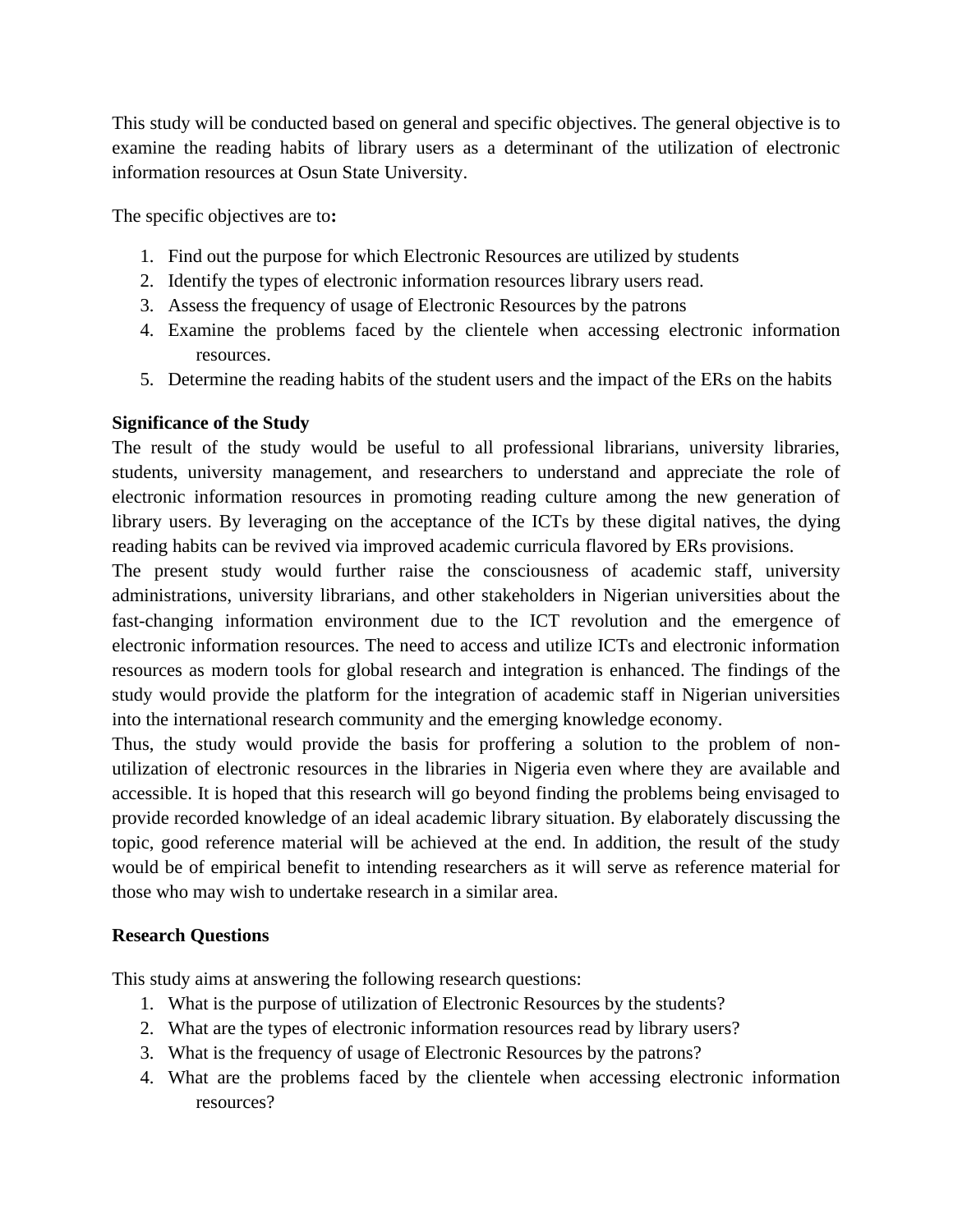5. What is the impact of the ERs on the reading habits of the student users?

#### **Using Electronic Resources in University Libraries**

Electronic information resources can be described as any resources in which the accessibility and storage of information are done on electronic systems and networks (Adeleke and Nwalo, 2017). The advent of electronic information resources has been playing a vital role in complementing and supplementing the paper-based information resources in academic libraries.

The essence of proper organization and treatment of every information resource in the library is to serve the information needs of the users through proper utilization. Library patrons in large part rely on ERs to search, retrieve and communicate research findings thus turning ERs into an indispensable ally while seeking dependable, timely, and apposite information. The use of electronic information resources equally advances their research output (Burhansab, Batcha, and Ahmad, 2020). Eiriemiokhale (2020) declared that his research findings show that university lecturers in South-west, Nigeria are cognizant of the advantages of most electronic databases for research and teaching. The South West Nigerian university libraries apply diverse marketing strategies to elicit awareness of the importance of these databases. The extent of use of electronic resources in universities of Tanzania corresponds to the level and status of the users, the skills they have been able to acquire via training, and their awareness of the availability of such resources in the university libraries. Thus, there is a correlation between the degree of use and the academic position of the respondent (Manda, 2005). Even though there is low use of eresources by research scholars and post-graduate students at the University of Kashmir, the resources were more accessed by users from the faculty of science than those of social sciences (Nazir 2015). Earlier in their study, Manda & Nawe (2008) had observed an increase in the use of the electronic database by users of five public universities in Tanzania.

#### **Purpose of ERs utilization**

Findings show that students of federal universities in South-South, Nigeria consult electronic information resources to satisfy their academic information needs (Ubogu, 2020). This was further corroborated by Ternenge and Kashimana (2019) who found that patrons used eresources to conduct research activities. This agrees with the findings of Edem and Egbe (2016) that electronic resources were used by students for academic and research purposes at the University of Calabar library. Similarly, Owolabi, Idowu, Okocha & Ogundare (2016) discovered in a study that the majority of the patrons used electronic information resources for academic course works, sourcing for information materials for project/long essay writing, online application/registration, communication with acquaintances and classmates, complete classwork and for other personal assignments. This is not far from the earlier position of Akinola, et al (2018) who averred that their respondents use digital databases, particularly for diverse functions; research studies, literature searching, generating novel information, and bringing knowledge up to date. However, in a different angle to academic exploits of ERs, undergraduate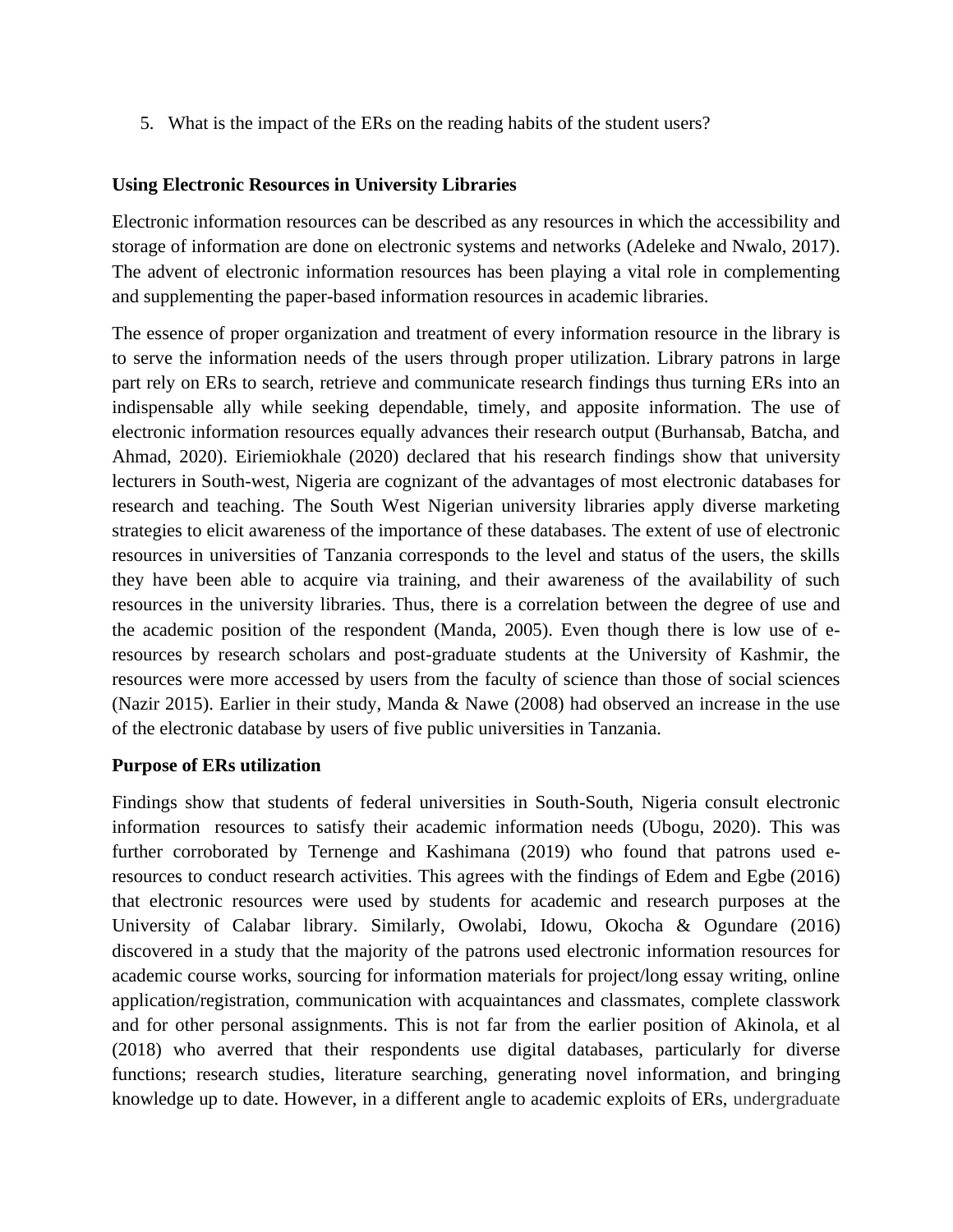students of Nnamdi Azikiwe University Awka and Anambra State University read purposely to excel in their examination and not for knowledge acquisition or pleasure reading (Akabuike & Asika 2012).

In a slightly different study, Habiba and Chowdhury (2012) found that more than half of users of e-resources at Dhaka University Library used e-resources for learning purposes while 35% deployed them to seek current information. Hossaini 2017 in research conducted on two academic libraries agrees with the above position that the main purpose of use by the patrons was research and learning. He equally noted that current information was an additional reason for the usage and that the quick retrieval process was an advantage despite the challenge of recall of irrelevant information. Beyond academic reasons and seeking current information, Maitato (2020) asserted that the motivation for using e-resources was largely for classwork, assignment, and entertainment purposes even when he accepted that research scholars dominated the use of ERs.

#### **Categories of ERs utilized by users**

The categories of ERs accessed by library users differ from one university to another. Felix, Dangani, and Fari (2019) asserted that undergraduate students in academic libraries in the universities situated in Gombe State utilized institutional repositories the most. This is contrary to the situation in several others within and outside Nigeria. Most of the users in both faculties of Science and Social Sciences, Kashmir University make recurrent use of e-books, e-journals, emails, and e-maps (Nazir 2015). This has a semblance to the discovery of Ternenge and Kashimana (2019) in research conducted on patrons of the Francis Sulemanu Idachaba Library University of Agriculture, Makurdi to determine the use of electronic resources by students found that they utilized the available electronic information resources such as Online Public Access Catalogue (OPAC), e-books, e-journal, e-newspapers, CD-ROM database, e-magazines, online databases, and e-research reports. Similarly, Habiba and Chowdhury (2012) in their findings said that majority of the respondents (62%, 21%, and 11%) utilized electronic information resources such as e-journals, e-books, and online library catalogs respectively. Recently, this position was confirmed by Burhansab, Batcha, and Ahmad (2020) who affirmed the commonly used ERs were e-journals, e-research reports, and e-databases, and Hossaini (2017) said the clientele of all the university libraries sampled in the research would rather use ejournal than any other electronic information resources. However, it has been observed that users sometimes give preference to the use of e-textbooks. Manda (2005) had noted that the obvious low percentage of undergraduates accessing these resources and their preference for e-textbooks rather than e-journals may not be unconnected with the minimal research activities of undergraduate students While more than 60% of the faculty use PERI resources at different levels, similar percentage of graduate/research students and more than thirty percent undergraduates do respectively.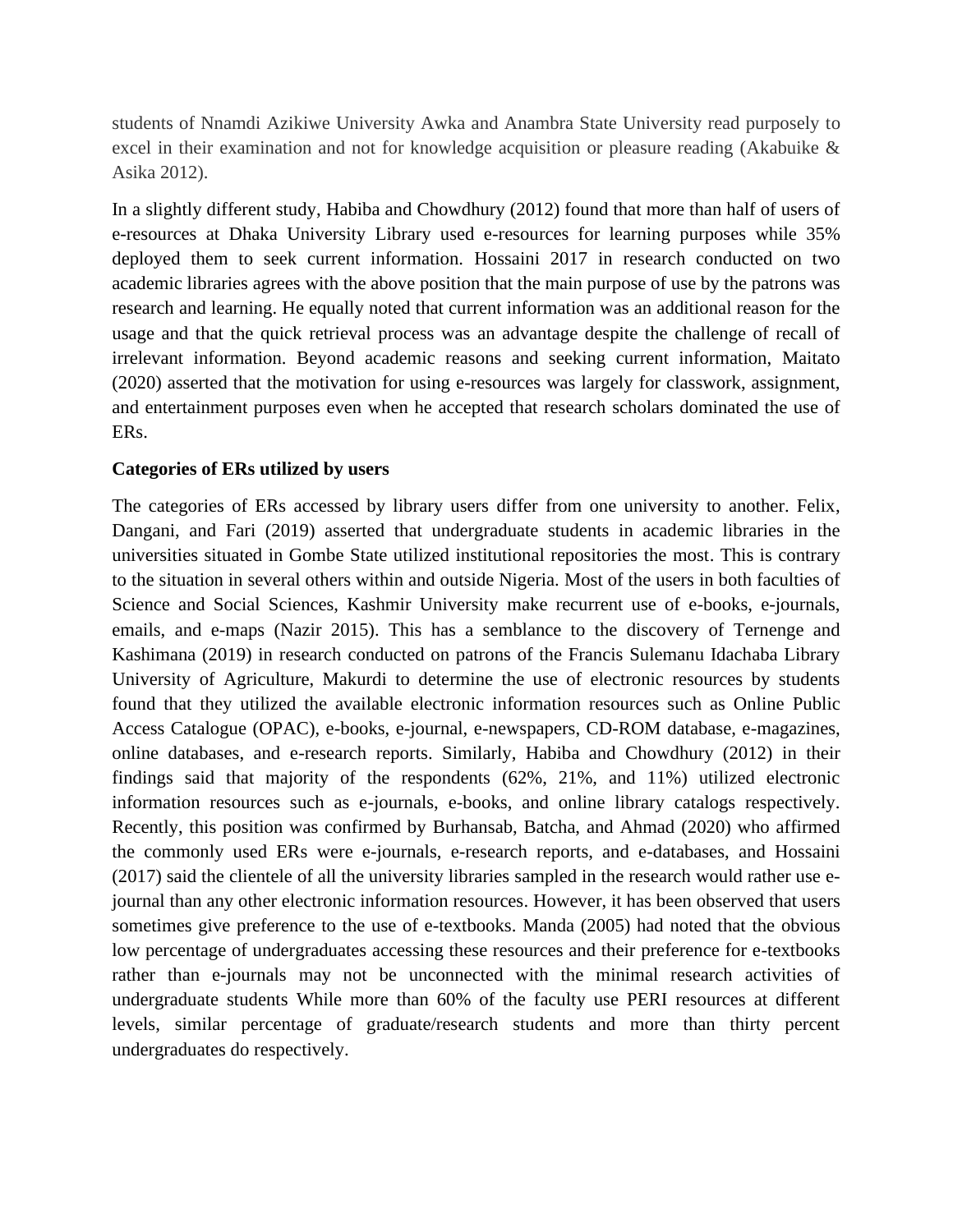In addition to other findings, it was also affirmed by Owolabi et al (2016) that most of the undergraduate students of the University of Ibadan Library (Keneth Dike) rarely make use of the available electronic resources such as CD-ROM databases, Online Public access Catalogue, electronic books, and electronic journals. Dadzie (2005) found out earlier that the use of scholarly databases was extremely low despite the very high usage of some internet resources. The low-level patronage was ascribed to insufficient information about the existence of these library e-resources. In research on students' e-resources awareness at Sardar Vallabhbhai Patel University of Agriculture and Technology, the internet capped the usage at 98.4% closely accompanied by e-Books at 85.6%. (Maitato, 2020). The patronage of ERs is a clear indication of a correlation between students' reading habits and the use of ERs by library users in Nigeria. The study by Yusuf and Awoyemi (2018) which discovered a significant relationship between the utilization of information resources and reading habits of library users in some public libraries in South West Nigeria is a testimony. In a more negative tone, most respondents, in research on awareness and use of ERs by graduate students at the University of Ibadan, hardly use the electronic database (Akinola, Shorunke, Ajayi, Odefadehan, and Ibikunle, 2018).

#### **Frequency Level of ERs Utilization**

The issue of frequency of use of ERs has historically been controversial. Manda (2005) discovered that there was no clear pattern in the frequency of use of e-resources among the various categories of users observed in his study. Some other authors such as Eiriemiokhale (2020) concluded that the frequency of use by the lecturer patrons was very low. This is similar to Akinola, et al (2018) who noted that the outcome of their investigation also confirmed that the frequency of use by graduate students was low. In a more specific view, most students spend 1-2 hours, 2-3 hours, and above 3 hours while visiting the libraries to explore ERs (Burhansab, Batcha, and Ahmad, 2020). The analysis of use ERs at Anna University libraries in Tamil Nadu by Thanuskodi (2012) had shown that the patrons would spend between 3-4 hours of access to the internet; a common phenomenon among student and academic users of the libraries. Other literature by Hossaini (2017) and Maitato (2020) confirmed that users utilize electronic information resources every day. However, the majority of the patrons at Kabale University, Uganda use ERs weekly (Achugbue & Ahimbisibwe, 2020)

#### **Challenges Faced by Academic Libraries in the Use of Electronic Information Resources**

A couple of recurring issues have culminated into obstacles militating against the effective utilization of ERs by library patrons in academic institutions. These challenges are multifaceted and multifarious. There is hardly any study on awareness and use of ERs that has not addressed these in a way. Beyond the availability and provision of ERs even in the cash-strapped economy of the countries in the South, attainment of users' satisfaction is lacking, and this has to do with the accessibility to the few available ERs platforms provided by academic libraries in Africa previously and lately. Nigeria as a third-world country is not immune to these hindrances. These are the general problems that have marred the management of systematically coordinated service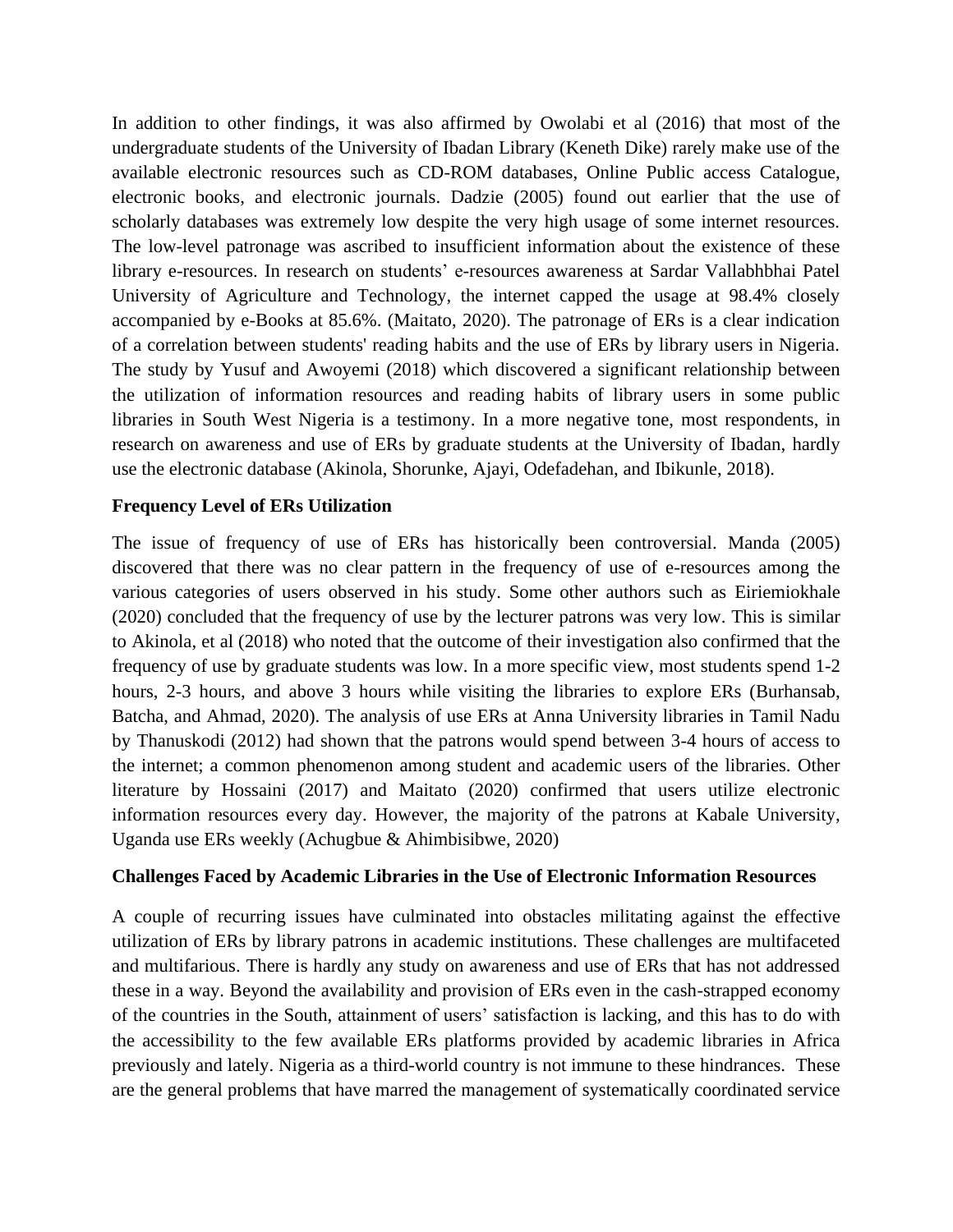delivery of electronic information resources to library clientele in Nigerian universities. Studies have shown that research students and scholars in Nigerian universities are unaware of subscription-based ERs packages despite the huge foreign currency invested in them. This is beside the other usability challenges and unfriendly interface (Uzuegbu, Chukwu, and Ibegwam, 2012; Ani, Ottong, and Edem, 2011). Manjack, Dangani, and Fari (2019) confirmed that power outage was the greatest challenge users encountered in the process of accessing and using electronic information resources. Previous studies; by Dafiagbor (2012), Abdullah and Gibb (2006), Ojo and Akande (2005), and Colvin and Keene (2004), all alluded to this.

In the same vein, Bhatt and Rana (2011) identified that the major obstacle bedeviling ERs usage include; are low-speed connectivity, technical problems, lack of awareness about statutory provision for accessing e-resources, unavailability of sufficient e-resources, and doubts in permanency. Achugbue & Ahimbisibwe (2020) noted that users in a Ugandan university protested the slow internet connectivity. These findings further confirmed another study by Kwafoa, Osman, and Afful-Arthur (2014) that the highest challenge faced in the use of electronic resources in the library is the slow nature of the internet.

Alhassan and Macaulay (2015) found in their work that restricted accessibility to workstations, dearth of necessary IT skills, absence of guidance by library personnel as well as the failure of the internet networks were some of the hindrances to the effective use of ERs in the library. This aligns with the finding of Iroroeavwo and Ahimbisibwe (2020) that the primary challenge confronting graduate students with the use of ERs is inadequate training, closely followed by a dearth of experts who could assist. Akinola, et al (2018) however revealed a contrary position where it found that the extent of expertise of graduate students in the usage of digital databases had been largely moderate, a high degree of expertise was visible and only a few respondents had no ability in the usage of digital databases. Besides, skills acquired in the process of information retrieval via electronic databases are inadequate.

#### **Reading habits**

Reading is an attempt to read through the contents of information materials to digest and comprehend the message such information resources are passing. It is principally through reading that people obtain knowledge (Ganiyu and Abomoge, 2013). Nssien (2008) posits that reading habit is identified as an essential determination of a student's success in education and his recent complex environs. Possessing a reading culture requires a process of building up a positive reading attitude among students and children over a while.

Reading activity is considered a habitual trend when it is repeatedly carried out by the concerned individual. Wagner (2002) posits that reading habits can be scaled by the following: the number of materials being read, the frequency of reading habits as well as the period spent on reading. The primary source of knowledge is reading and it can easily be developed at a very early age. Putatively, a reading habit is a practice that aids the innovation and personal thinking of an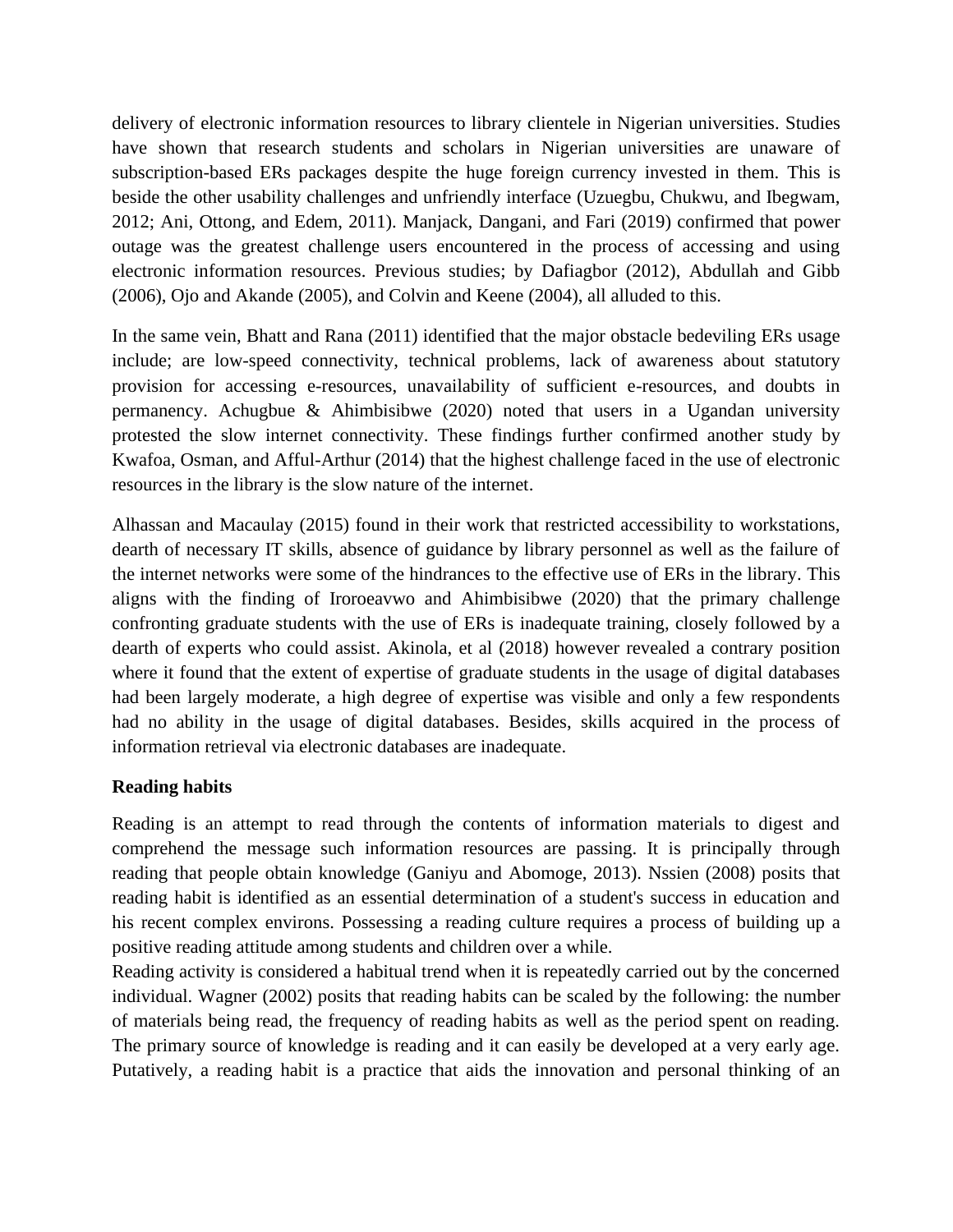individual (Clark and Rumbold, 2006). All reading patterns in terms of emotional response support the emotional satisfaction of individuals.

Arslanoğlu and Mor (2018) disclosed in a study that female students have a greater degree of book reading habits among university students learning Physical Education and Sports in Turkey. Those with primary or secondary school graduates as their fathers are more inclined to read books. They consider reading habits an essential part of their life. Closely related to the information in the available literature, it also draws notice to an incontrovertible fact that today students in tertiary institutions especially universities do not possess a satisfactory level of bookreading habits. It is frightening that book reading habit is too low even in the ivory towers where the expectation should be naturally high. Thus, the bar could be raised if activities such as making necessary arrangements in the circles of family, friends, and the immediate community, organizing social and educational campaigns to motivate book reading at various structures and strata of education hierarchy are activated.

In a similar study, Alsaeedi, Ngadiran, Abdul Kadir, Altowayti, and Al-Rahmi (2021) noted that hinged on the accessible literature, the generality of students does not derive enjoyment from reading. They read mainly to pass the examination. The majority of them prefer to read magazines and fiction materials. Nonetheless, their most treasured source of the reading is electronic materials. Moreover, literature has shown that social networking sites affect the reading habits of students negatively. Cultivating reading habits is possible cultivated if students are motivated to read from their cradles. Promoting reading habits and inculcating helpful attitudes toward reading among students can be midwived by parents, schools, and peer groups. Moreover, it is a self-evident truth that reading improves students' professional performance and academic development. Thus, students should place a premium on the significance of reading and assign the best time for reading books and other relevant materials that can create a passion for reading.

According to the statistics gotten from the study at Ankara University and Erciyes University, it has been proven that students read newspapers, magazines, and novels, in their leisure time; they derive enjoyment in reading romantic, entertaining humorous, historic, and psychological genres and literary works most times. They hardly read books due to the busy social life, intensity of lessons, spending time on the computer/internet, and preparation for examinations (Erdem, 2015)

In an interview which was conducted for participants from four Ugandan universities, major results show that majority of the students consider the use of ICT an essential tool that guarantees accessibility to reading sources. They argued that school lifestyle, home upbringing, and available income do impact the reading habit of students and subsequently ICT appreciation. We also discovered that majority of the interviewees were forcefully initiated into reading at home. This work gives a special contribution via empirical proof that ICT interventions could impact reading habits. (Mlay, Sabi, Tsuma & Langmia, 2015)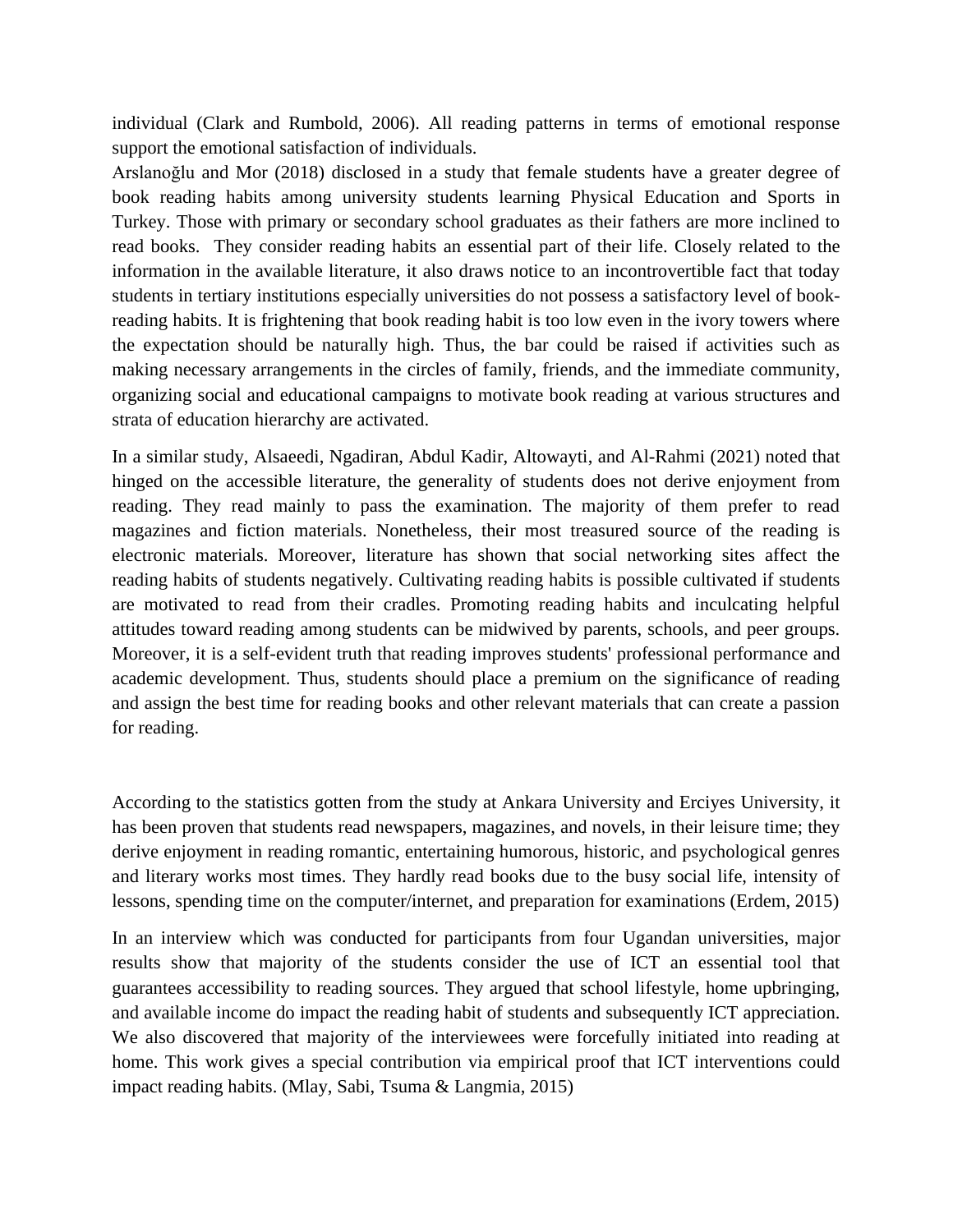#### **Research Methodology**

This study applied the use of survey method study method to investigate the reading habits as a determinant for use of electronic resources among the registered users of the Osun State University library. It used a random sampling technique to select 388 respondents as the sample size from the total population of users. A predetermined structured questionnaire was deployed as the instrument for gathering data for the research study. Thus, 388 questionnaires were administered to the selected respondents and returned. Subsequently, the data obtained were further analyzed with simple frequency counts and percentages.

# **Data presentation, Analysis, and Discussion**



#### FIGURE 1: **Purpose of ERs Usage**

In Figure 1 above, 146 (38%) representing more than a third portion of the respondents use ERs purposely to ensure that they come out with flying colors in their various academic examinations. This is distantly followed by 95 (24%) respondents who use the resources to upgrade their knowledge. Consequently, 74 (19%), 53 (14%) and 20 (5%) respondents employ the use of ERs for creative, and research purposes and to seek information on a particular issue of concern. It is clear from the analysis that the majority of the library users at Osun State University come to access the electronic information resources basically to pass the examination and to an extent upgrade their knowledge. The result perfectly aligns with the finding of Akabuike & Asika (2012) who found that users use ERs only to come out successfully in examinations as well as Akinola et al (2018) who among other reasons noted that users seek to upgrade their knowledge and information with the use of ERs. Unlike what was noted by Maitato (2020), leisure was less attractive for the use of electronic information resources.

FIGURE 2: **Categories of ERs Utilized by Library Users**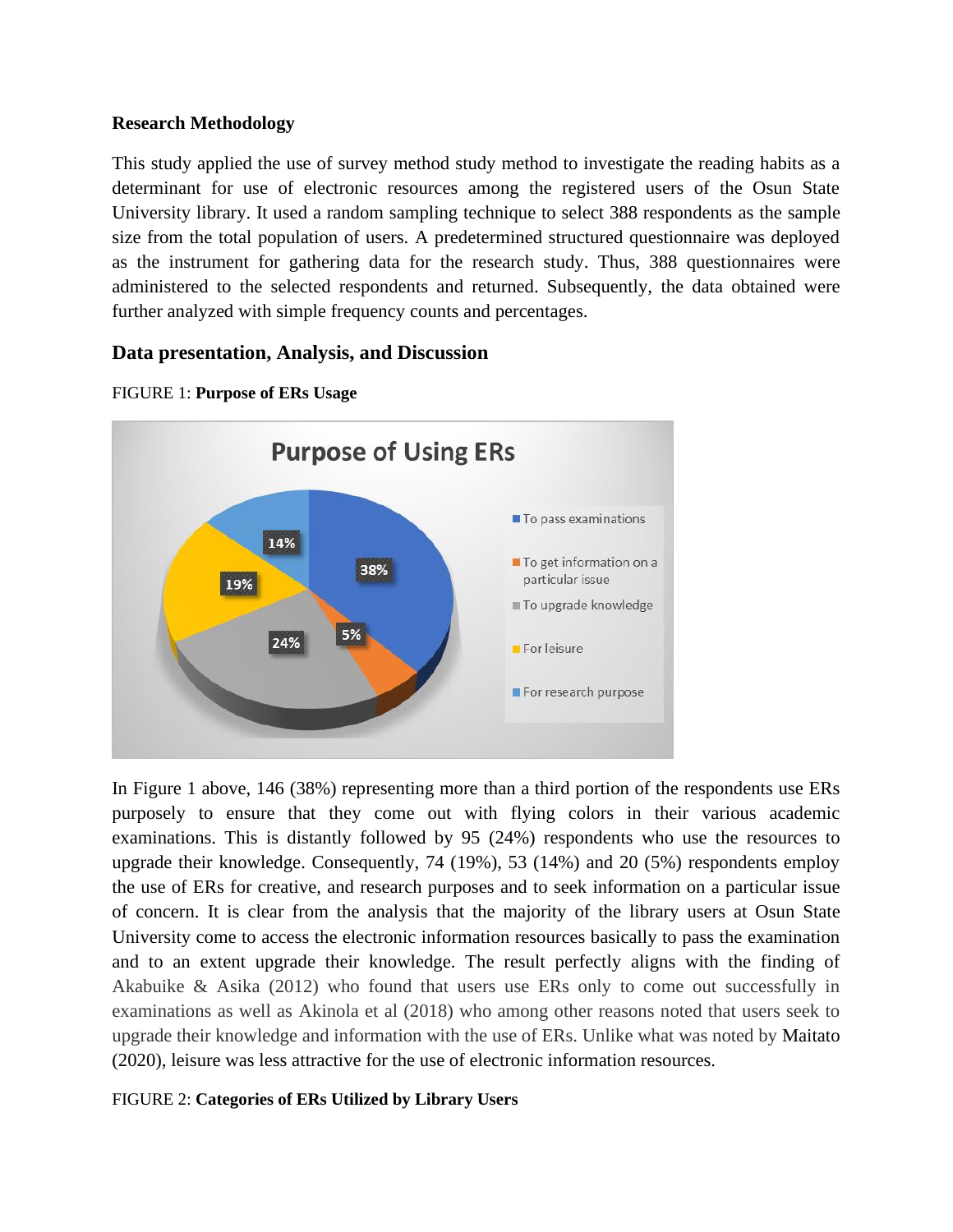

Figure 2 above presents the respondents' responses to the questions relating to the types of ERs they use when they visit the library. The respondents were allowed to tick from the list of seven categories of ERs available at Osun State University Library. Out of these resources, 215 (55%), 213 (54%), and 209 (53%) ticked e-journals/magazines, e-books, and e-newspapers respectively. This indicates that more than half of the respondents use these items. This may not be unconnected with the essence of the high institution of learning; teaching and research. These items come in handy in the teaching and learning process. On the use of online databases, 76 (19%) which thus does not sum up to a fifth portion acknowledges the use of this important resource. Other ERs indicated are 27, 19, and 17 respectively for Institutional Repository, CR-ROMS, and DVDs. With this, the study further confirms the outcome of earlier investigations by Habiba and Chowdhury (2012), Nazir (2015), Hossaini (2017), Ternenge, and Kashimana (2019), Burhansab, Batcha, and Ahmad (2020), and Maitato (2020). This is in contrast to the reports from Owolabi et al (2016) and Akinola et al (2018) which noted low use of ERs by both undergraduate and graduate students of the University of Ibadan. Probably, the e-journals accessed by the clients are through searching via Google and other search engines rather than through the subscription-based databases available in the university library.

#### FIGURE 3: **Frequency of ERs Use**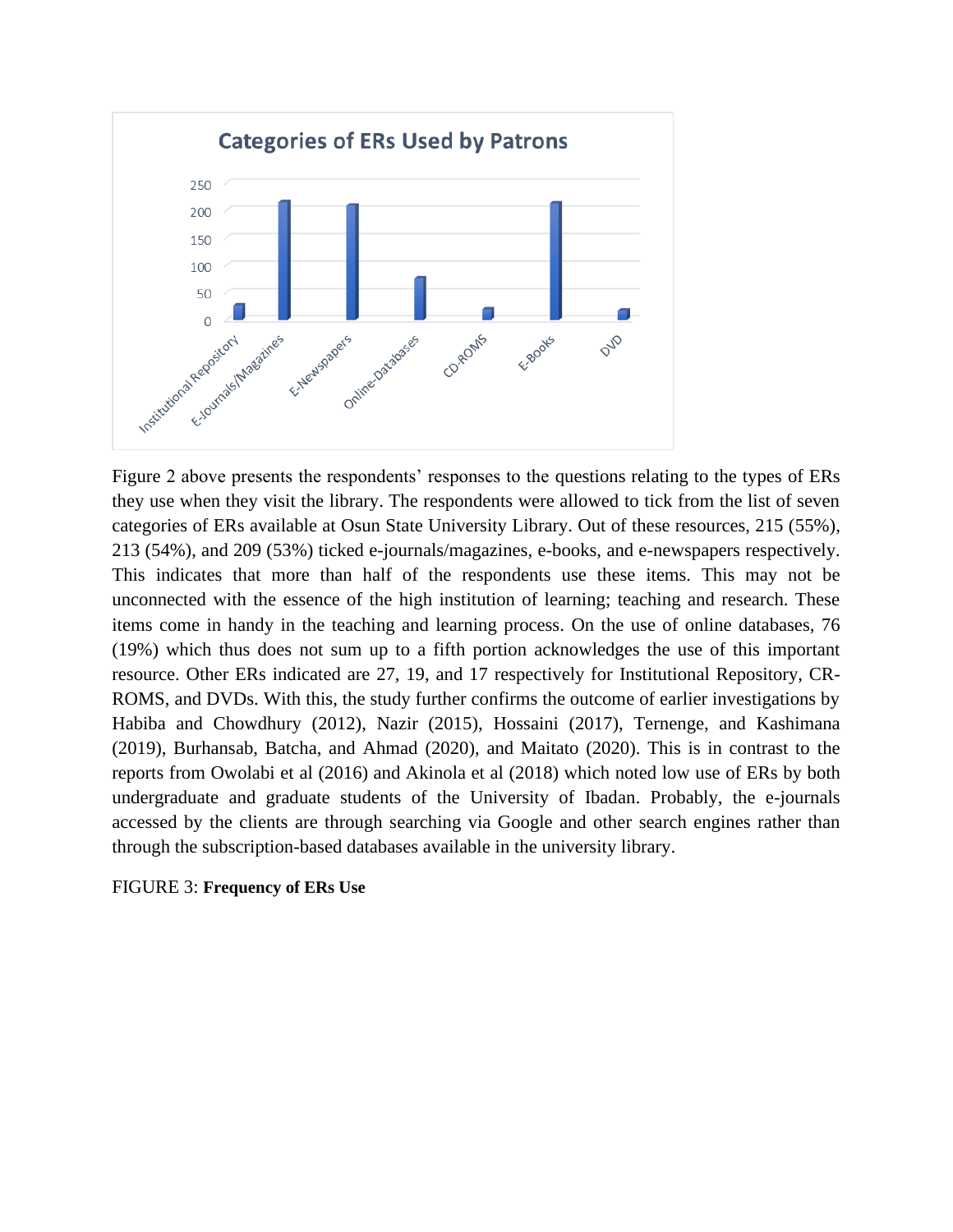

Figure 3 above depicts the respondents' answers to the frequency of daily use of ERs in the university library. One or less than an hour frequency elicits the response of 146 (38%) respondents. Those who use the resources for less than two hours but more than one has 115 (30%) counts, while 107 (27%) and 20 (5%) spend two but less than three hours and three hours and above respectively. This is an indication that most users spend between one and less than three hours surfing and navigating the library ERs on daily basis. Only an insignificant percentage of five spend up to three hours daily on the ERs. This corroborates the result of research by Burhansab, Batcha, and Ahmad (2020) that patrons would spend between one and three hours using electronic information resources. It also confirms the daily use of ERs by the clientele as found by Hossaini (2017) and Maitato (2020). However, there was no provision for the weekly option in the questionnaire, so the position of Achugbue and Ahimbisibwe (2020) as regards weekly use by patrons at Kabale University, Uganda could not be tested. But this result runs against the more than three hours daily gotten by Thanuskodi (2012) in his study.

| <b>SN</b>      | <b>Hindrances</b>                      | <b>Response</b>  |            |
|----------------|----------------------------------------|------------------|------------|
|                |                                        | <b>Frequency</b> | Percentage |
|                |                                        | <b>Counts</b>    |            |
|                | Inadequate workstations in the library | 238              | 61.34%     |
| 2              | Absence of Staff assistance            | 30               | 7.73%      |
| 3              | Insufficient search skills             | 167              | 43.04%     |
| $\overline{4}$ | Poor internet connectivity             | 341              | 87.88%     |
| 5              | Non-availability of the required       | 67               | 17.26%     |
|                | information                            |                  |            |
| 6              | Power outages                          | 329              | 84.79%     |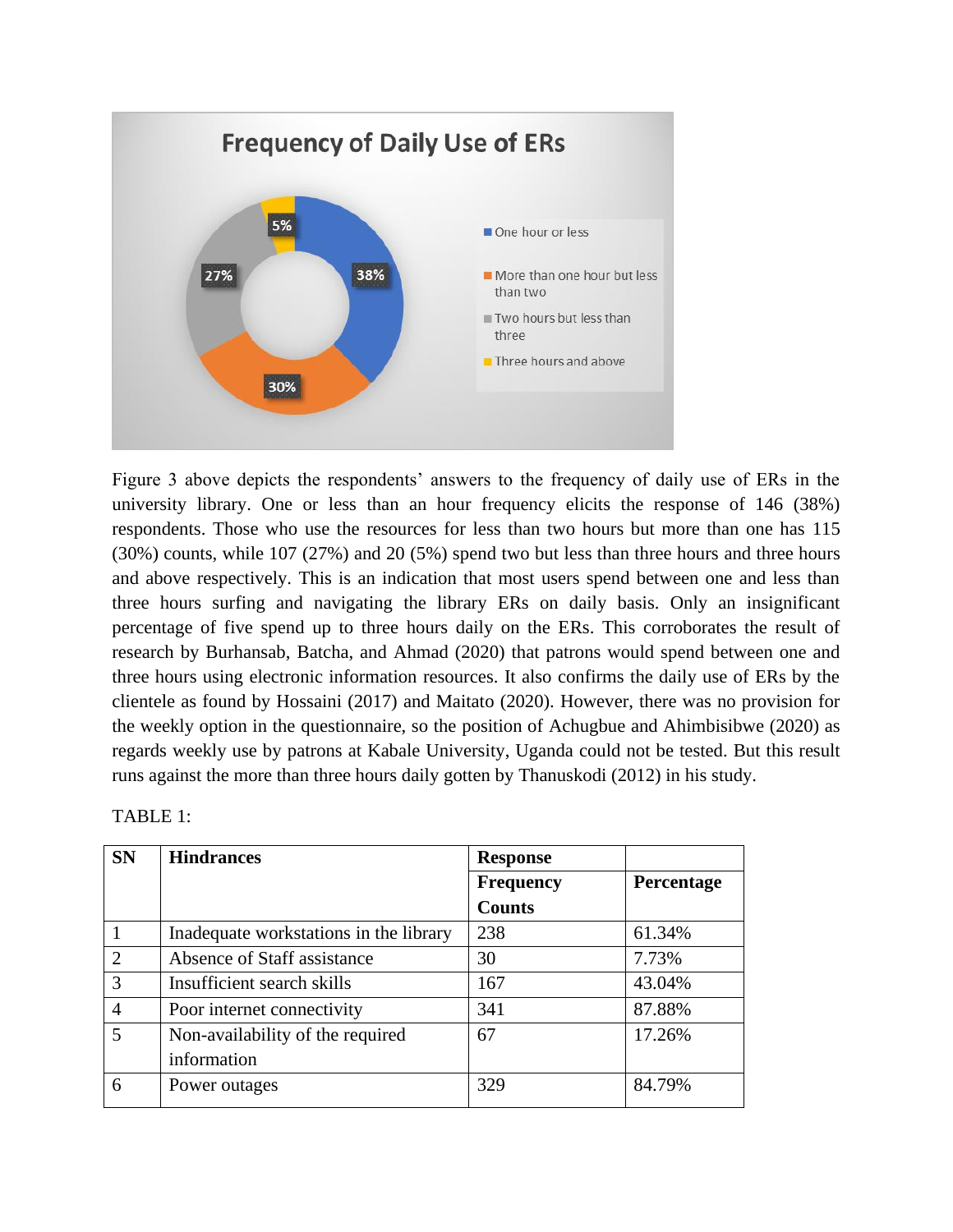Table 1 presents the options ticked by the respondents as the basic hindrances militating against the use of ERs at the library of Osun State University. The majority of the respondents; 341 (87.88%), 329 (84.79%), and 238 (61.34%) consider poor internet connectivity, power outage, and inadequate workstations in the library as the major obstacles to the use of ERs. Even though insufficient search skills attracted 167 (43.04%) responses, the counts do not lead up to half of the respondents. The absence of staff assistance and non-availability of the required information has 30 (7.73%) and 67 (17.26%) respectively. Poor internet connectivity, power outage, and insufficient workstations within the library were the major challenges militating against efficient and adequate patronage of ERs in the university. Similarly, even at a lower rate, inadequate search skills, dearth of assistance from library personnel, and lack of information on the use of electronic resources made the list of such inhibitors hampering smooth accessibility to ERs by the university patrons. This is in tandem with the earlier findings by other authors such as Dafiagbor, 2012, Kwafoa, Osman, and Afful-Arthur (2014), Alhassan and Macaulay (2015), Manjack, Dangani, and Fari (2019), and Achugbue and Ahimbisibwe (2020). These are major challenges facing education as a vital sector of the economy and society in most countries in the African continent. This is an indication that these challenges have remained stumbling blocks concerning meeting the information needs of library patrons in academic institutions and ensuring users' satisfaction. Furthermore, the fourth pillar of the five laws of library science as enunciated by Ranganathan that the time of the library users should not be wasted is therefore defeated.



FIGURES 4&5: **Reading Habits and Impacts of ERs on Reading**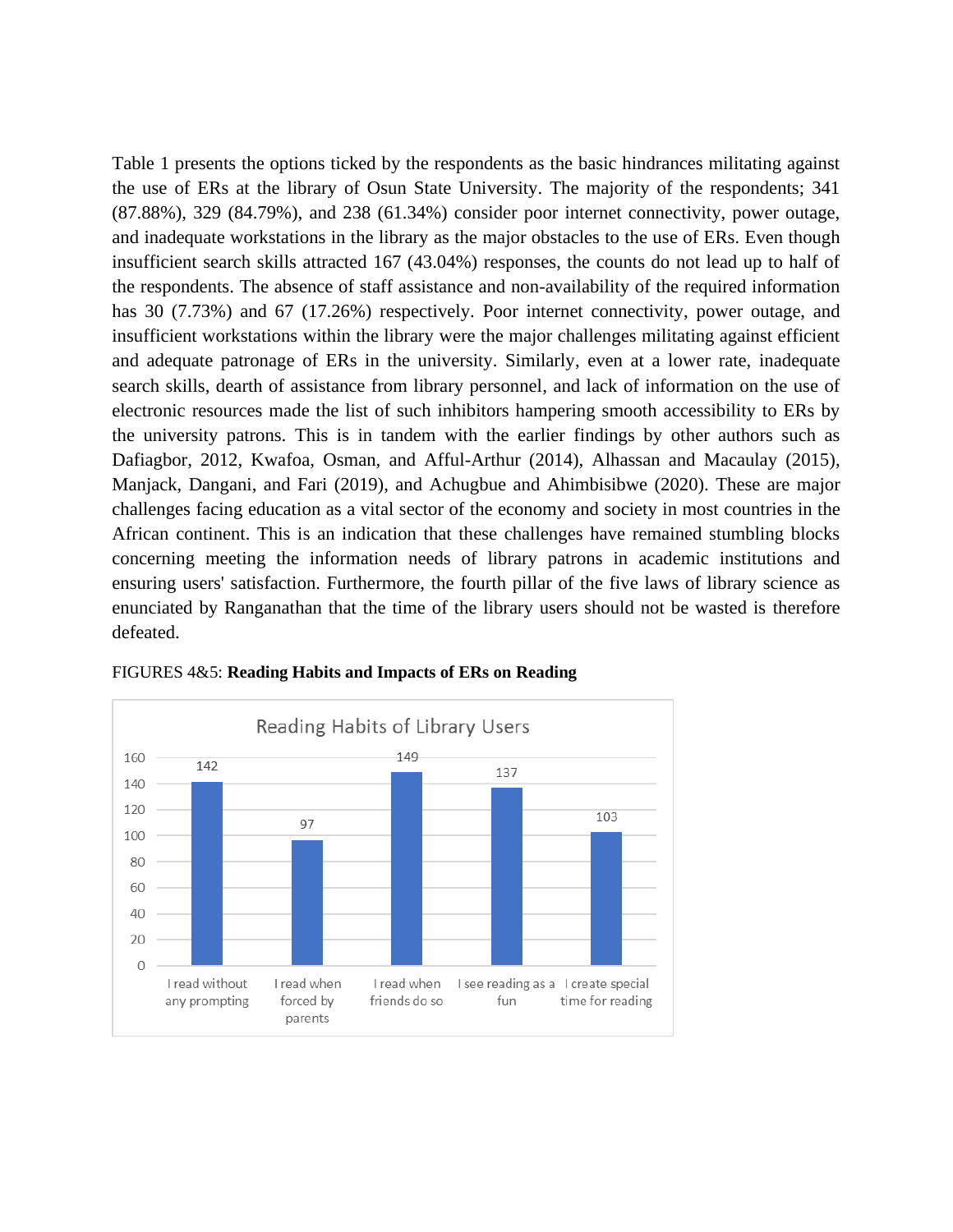

Figures 4 and 5 present the reading habits of the library users as well as the impacts of the ERs patronage on this culture. In figure 4, five habits were identified by the respondents. They include: imitating friends (149, 38.40% respondents), no prompting by anyone (142, 36.59% respondents), considering reading as fun (137, 35.30% respondents), creation of special time for reading (103, 26.54% respondents) and reading when forced by parents to do so (97, 25% respondents). In figure 5, 380 (97.93%) respondents spend more time reading on computers, 339 (87.37%) read more when lecturers give electronic lesson notes, 292 (75.25%) prefer ERs to physical books while only 28 (7.21%) respondents have challenge reading on the screen. The reading habits of students of Osun State University as uncovered by this study agrees with the findings of Arslanoğlu and Mor (2018) on the role of friends and family in motivating students to develop positive reading habits. The impact of ERs on improving their reading habits also shows a similarity between the discovery of this work and that of Mlay, Sabi, Tsuma, and Langmia (2015).

# **Conclusion and Recommendations**

Electronic Resources have since its evolution contributed immensely towards galvanizing the library in such a manner that library services are efficiently made available to users and the clientele are satisfactorily served their needed information. The study has shown that the majority of the students of Osun State University utilize ERs to secure success in examinations and as well upgrade their level of information and knowledge. E-journals and magazines, ebooks, and e-newspapers encapsulate the information-seeking needs and behavior of the users. These patrons have displayed an appreciation of the usefulness of the ERs through daily navigation spanning between one and less than three hours. Notwithstanding this obvious deployment, poor internet connectivity, power outage, and insufficient workstations remain major challenges hindering this important users' service delivery process. This contemporary information resource has been discovered to possess the potency to impact positively on the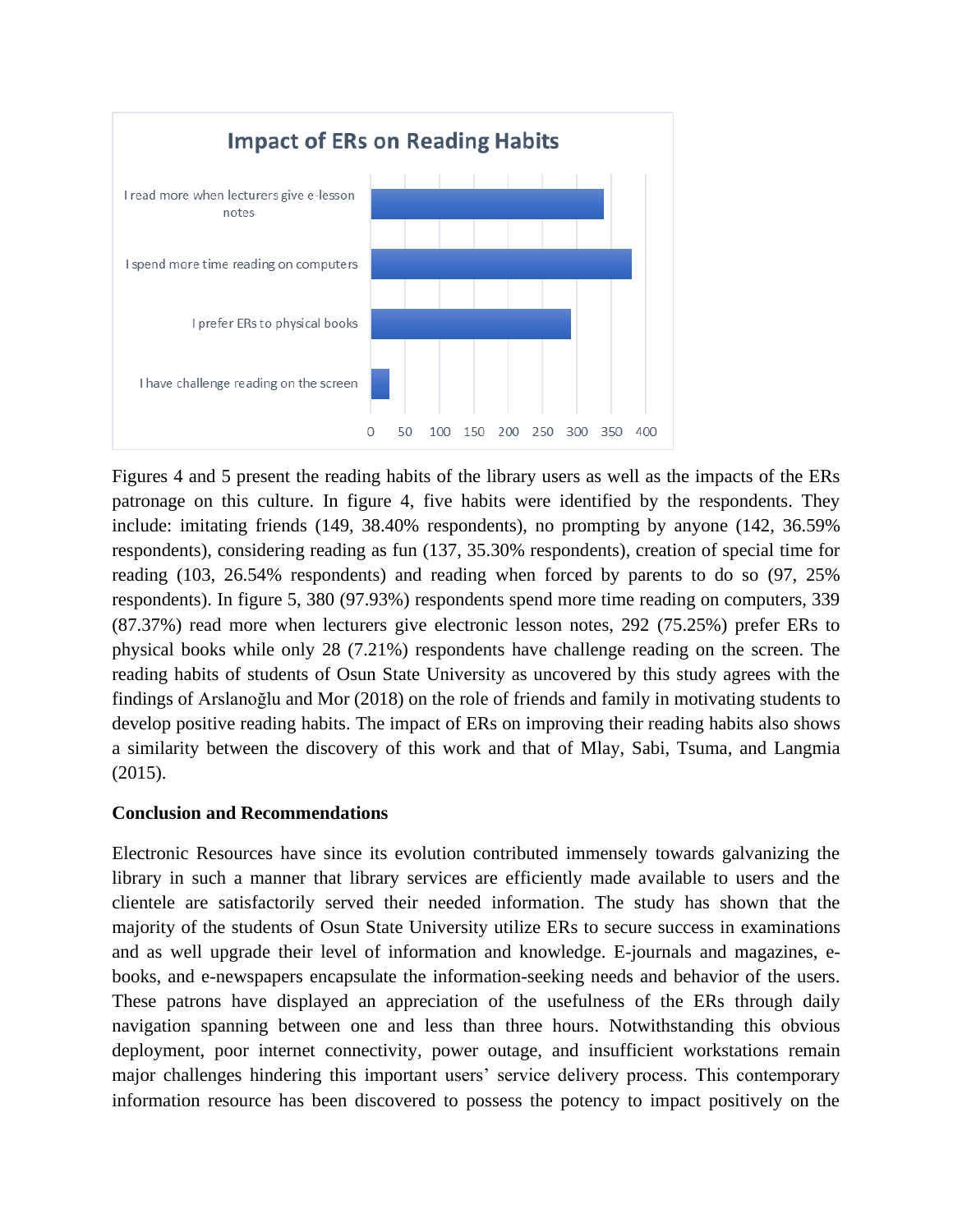reading habits of the students especially when it robs on the contribution of friends and family in enhancing a positive reading culture. With a reorganization of the electricity and internet infrastructure and the provision of adequate computers, the task of improving students' reading habits through ERs for library users is attainable.

# **References**

- Achugbue, I.E. & Ahimbisibwe, B. (2020). Awareness and use of electronic resources by undergraduate students at Kabale University, Uganda. *Islamic University Multidisciplinary Journal IUMJ*, 7 (1), 2020 p. 207-212
- Ajayi, S. A., Shorunke, O.A. & Aboyade, M.A. (2014). The influence of electronic resources use on students' reading culture in Nigerian universities: a case study of Adeleke University Ede, Osun State. *Library Philosophy and Practice (e-journal)*, 1182. <http://digitalcommons.unl.edu/libphilprac/1182>
- Ajidahun, C. O. (2011) Indispensability of library services to all professions. *Library Philosophy and Practice (e-journal)*. Retrieved March 29, 2012 from <http://digitalcommons.unl.edu/libphilprac/451>
- Akabuike, I.G. & Asika, I.E. 2012). Reading habits of undergraduates and their academic performances: issues and perspectives. *African Research Review* [6\(2\)](https://www.ajol.info/index.php/afrrev/issue/view/9096)
- Akinola, A. O., Shorunke, O. A., Ajayi, S.A., Odefadehan, O.O. and Ibikunle, F. L. (2018) Awareness and use of electronic databases by postgraduates in the University of Ibadan.". Library Philosophy and Practice (e-journal). 2065. <http://digitalcommons.unl.edu/libphilprac/2065>
- Alsaeedi, Z., Md. Ngadiran, N., Kadir, Z., Altowayti, W. & Al-Rahmi, W. (2021). Reading habits and attitudes among university students: a review. *Journal of Techno Social* 13(1) p. 44-53
- Arslanoğlu C., & Mor, A. 2018). An analysis on the reading habits of university students studying Physical Education and Sports Training. *World Journal of Education* 8(4) p. 102-110
- Burhansab, P.A., Batcha, M.S. & Ahmad, M. (2020). Investigating awareness and usage of electronic resources by the library users of selected colleges of Solapur University. *Library Philosophy and Practice (e-journal). 4309*
- Clark, C. & Rumbold, K. (2006) Reading for pleasure*:* a research overview. *National Literacy Trust*. Retrieved 5 November 2012 from: [http://www.literacytrust.org.uk/assets/0000/0562/Reading\\_pleasure\\_2006.pdf](http://www.literacytrust.org.uk/assets/0000/0562/Reading_pleasure_2006.pdf)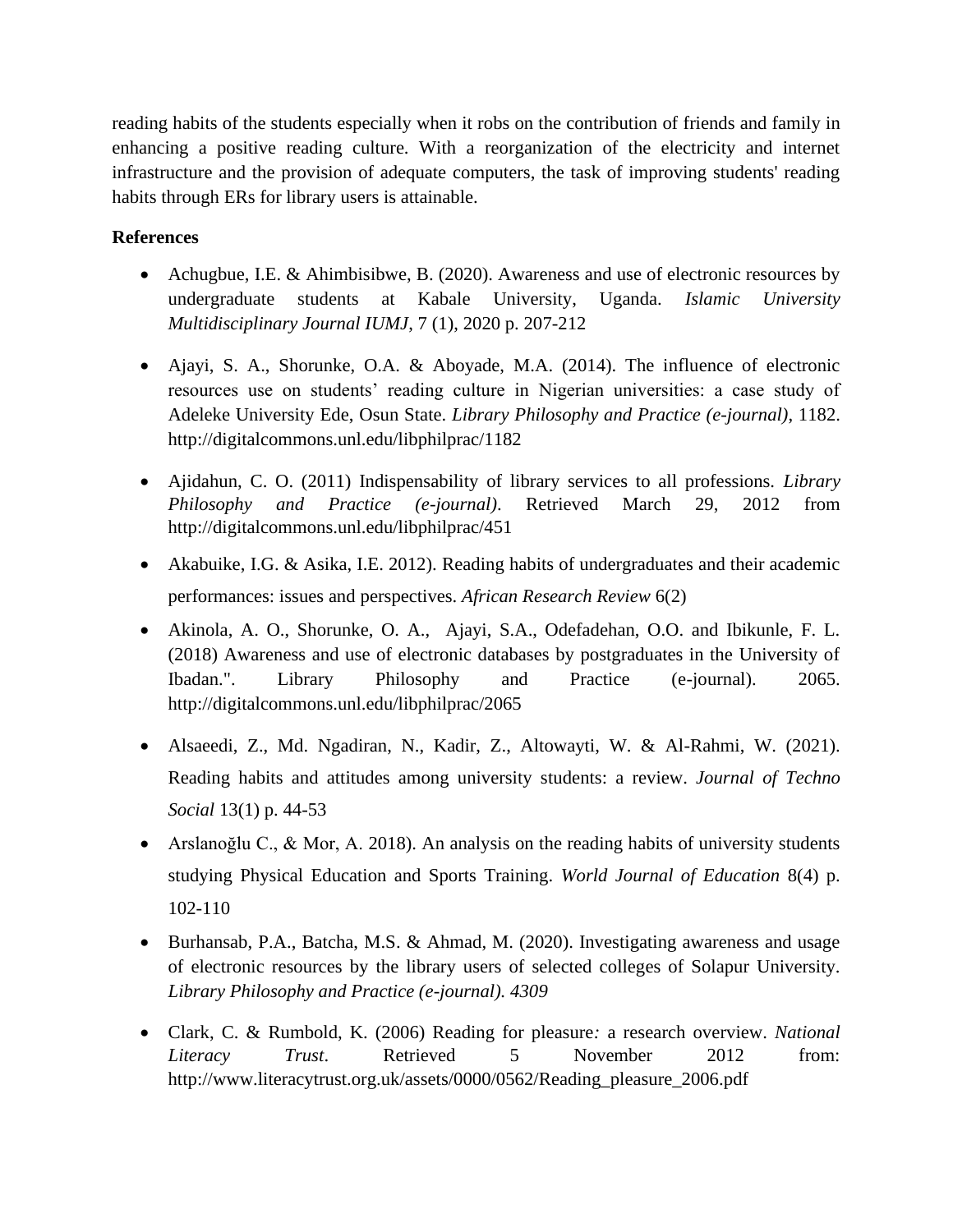- Dadzie, P. S. (2005). Electronic resources: access and usage at Ashesi University College. *Campus-Wide Information Systems, 22(5), 290–297.*
- Edem, N.B & Egbe, N. (2016). Availability and utilization of electronic resources by postgraduate students in a Nigerian University library: A case study of University of Calabar, Nigeria. *Information and Knowledge Management*, 6(2):60-70. Available at https://www.iiste.org/Journals/index.php/IKM/article/viewFile/28714/29476 retrieved 17th November 2018.
- Eiriemiokhale, K. A. (2020). Frequency of use and awareness of electronic databases by university lecturers in South-west, Nigeria. *Library Philosophy and Practice (e-journal*). 4106.<https://digitalcommons.unl.edu/libphilprac/4106>
- Erdem, A. (2015). A research on reading habits of university students: (sample of Ankara University and Erciyes University). *Procedia - Social and Behavioral Sciences* 174 p. 3983 – 3990
- Felix, U.M. & Dangani, B.U. & Fari, S.A. (2019). Utilization of electronic information resources by undergraduate students in university libraries in Gombe State, Nigeria. 2. 57-67.
- Habiba, U. and Chowdhury, S. (2012). Use of electronic resources and its impact: a study of Dhaka University Library users. *The Eastern Librarian*, 23(1), p. 74-90
- Hossaini, S.B. (2017). Use and impact of electronic resources: a study on two selected academic libraries. *International Journal of Law, Humanities & Social Science* 1(1), P. 23-59
- Igwe, K.N. & Uzuegbu, C.P.(2013). *Automation of Libraries and Information Centres.*  Lagos, Nigeria: Waltodany Usual Concepts.
- Israel, O. & Edesiriu, O. (2017). Undergraduates' computer skills and the use of online information resources: a case study of Library and Information Science students of Delta State University, Nigeria. *International Journal of Academic Library and Information Science*, 4(3), p. 87-93.<http://www.academicresearchjournals.org/IJALIS/Index.htm>
- Manda, P. A. (2005). Electronic resource usage in academic and research institutions in Tanzania. *Information Development, 21(4), p. 269– 282.* DOI:10.1177/0266666905060070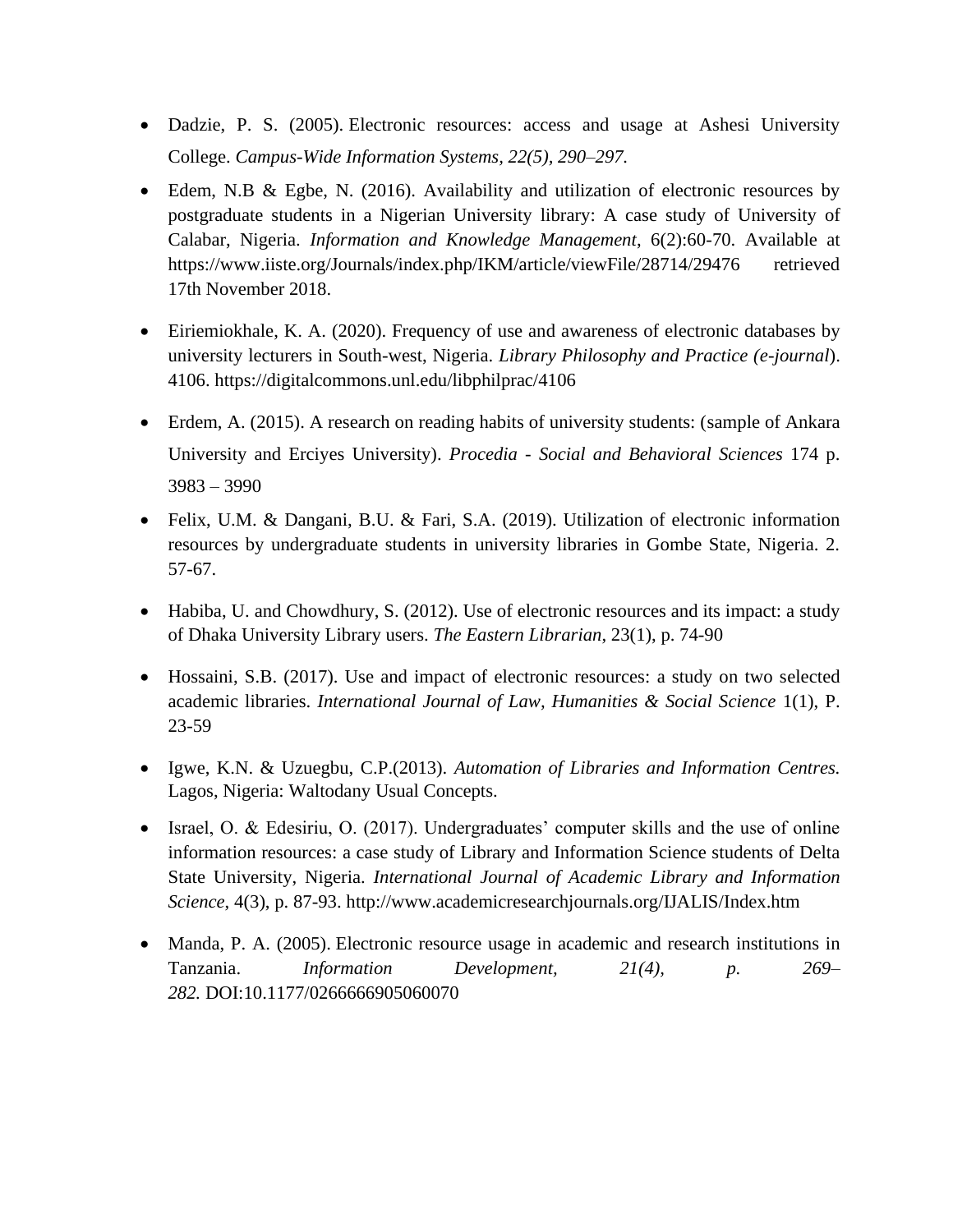- Manda, P. & Nawe, J. (2008). The impact of electronic information resource use on research output: experiences from Universities in Tanzania. *University of Dar es Salaam Library Journal,* 10(1-2)
- Maitato, E. (2020). A study on the frequency and purpose of use of e-resources regarding level of awareness of students in Sardar Vallabhbhai Patel University of Agriculture and Technology. *International Journal of Library Science*, 9(3): 71-75
- Mlay, S. V., Sabi, H.M., Tsuma, C.K. & Langmia, K. (2015). Uncovering reading habits of university students in Uganda: Does ICT matter? *International Journal of Education and Development using Information and Communication Technology* (IJEDICT), 11(2), pp. 38-50
- Nazir, T.A. (2015) [Use and adequacy of e-resources by the research scholars and students](http://www.bjis.unesp.br/revistas/index.php/bjis/article/view/5219) [of the University of Kashmir in Science & Social Science faculties: a case study.](http://www.bjis.unesp.br/revistas/index.php/bjis/article/view/5219) *Brazilian Journal of Information Science: Research Trends*, 9(1)
- Nssien, F. U. (2008) Reading habits and skills. Cited in F.E. Etim and F.U. Nssien (eds.) Information Literacy for Library Search. Uyo: Abaam. 90-105
- Okezie, C. A. (2016). Types of library and information science publications available in selected academic libraries in Nigeria. *Journal of Library and Information Sciences, 4(1), p. 63-72.* <https://doi.org/10.15640/jlis.v4n1a5>
- Owolabi, S., Idowu, O.A., Okocha, F. & Ogundare, A.O. (2016). Utilization of electronic information resources by undergraduate students of University of Ibadan: a case study of Social Sciences and Education. *Journal of Education and Practice*, 7(13)
- Satija, M. P. (2002). Reading and book culture. *Herald of Library Science* 41(1/2) p. 55- 59
- Ternenge, T.S. & Kashimana, F. (2019). Availability, accessibility, and use of electronic information resources for research by students in Francis Sulemanu Idachaba Library, University of Agriculture, Makurdi. *Library Philosophy and Practice (e-journal),* 2352. <https://digitalcommons.unl.edu/libphilprac/2352>
- Thanuskodi, S. (2012). Electronic information sources and services in Anna University libraries in Tamil Nadu: A Study. *International Journal of Library Science* 2012, 1(3): 43-49
- Ubogu, J. (2020). Utilization of e-resources by students in Nigerian university libraries. *Library Philosophy and Practice (e-journal),* 3806. <https://digitalcommons.unl.edu/libphilprac/3806>